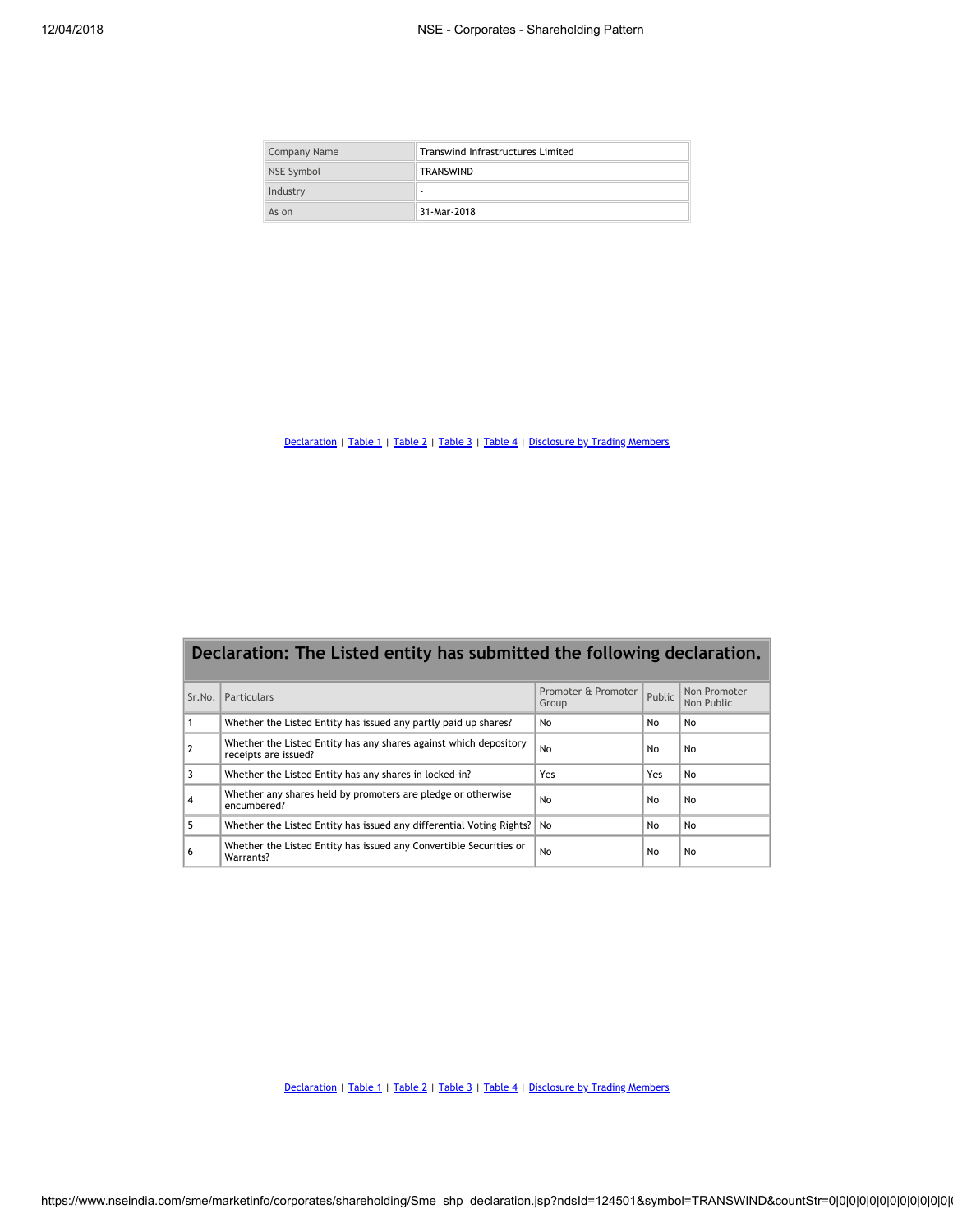| <b>Company Name</b> | Transwind   |
|---------------------|-------------|
| NSE Symbol          | TRANSWIND   |
| Industry            | ٠           |
| As on               | 31-Mar-2018 |

|                |                                                |              |                                                        |                                         |                                                                                                                            |                                                                                                                                                                             |             |             | Table I - Summary Statement holding of specified securities |                                                |                                                                            |                               |  |                                                                 |
|----------------|------------------------------------------------|--------------|--------------------------------------------------------|-----------------------------------------|----------------------------------------------------------------------------------------------------------------------------|-----------------------------------------------------------------------------------------------------------------------------------------------------------------------------|-------------|-------------|-------------------------------------------------------------|------------------------------------------------|----------------------------------------------------------------------------|-------------------------------|--|-----------------------------------------------------------------|
| Category       | Category of Nos. of<br>shareholder             | shareholders | No. of<br>fully<br>paid up<br>equity<br>shares<br>held | Total<br>nos.<br>shares<br>held         | Shareholding<br>as a % of<br>total no. of<br>shares<br><i>(calculated</i><br>as per SCRR,<br>1957) As a %<br>of $(A+B+C2)$ | , as a $%$<br>assuming<br>full<br>conversion<br>of<br>Number of Voting Rights<br>held in each class of<br>securities<br>as a<br>of diluted<br>share<br>$%$ of<br>$(A+B+C2)$ |             |             |                                                             |                                                | Shareholding<br>convertible<br>securities (<br>percentage<br>capital) As a | Number of<br>Locked in shares |  | Number of<br>equity shares<br>held in<br>dematerialized<br>form |
| (1)            | (11)                                           | (III)        | (IV)                                                   | $(VII) =$<br>$(IV) +$<br>$(V)$ + $(VI)$ | (VIII)                                                                                                                     | (IX)                                                                                                                                                                        |             |             | $(XI) = (VII) +$<br>(X)                                     | (X  )                                          |                                                                            | (XIV)                         |  |                                                                 |
|                |                                                |              |                                                        |                                         |                                                                                                                            | Total as<br>No of Voting<br>a % of<br>Rights<br>$(A+B+C)$                                                                                                                   |             |             | <b>No</b>                                                   | As a %<br>of<br>total<br><b>Shares</b><br>held |                                                                            |                               |  |                                                                 |
|                |                                                |              |                                                        |                                         |                                                                                                                            | Class X                                                                                                                                                                     | Total       |             |                                                             | (a)                                            | (b)                                                                        |                               |  |                                                                 |
| А              | Promoter &<br>Promoter<br>Group                | 21           | 3187000                                                | 3187000                                 | 47.65                                                                                                                      | 3187000                                                                                                                                                                     | 3187000     | 47.65       | 47.65                                                       | 3043000                                        | 95.48                                                                      | 3187000                       |  |                                                                 |
| В              | Public                                         | 269          | 3502000                                                | 3502000                                 | 52.35                                                                                                                      | 3502000                                                                                                                                                                     | 3502000     | 52.35       | 52.35                                                       | 946000                                         | 27.01                                                                      | 3336000                       |  |                                                                 |
| С              | Non<br>Promoter-<br>Non Public                 | 0            | 0                                                      | 0                                       | 0                                                                                                                          | 0                                                                                                                                                                           | 0           | 0           | 0                                                           |                                                | $\Omega$                                                                   | 0                             |  |                                                                 |
| C <sub>1</sub> | <b>Shares</b><br>underlying<br><b>DRs</b>      | $\mathbf 0$  | $\mathbf 0$                                            | $\mathbf 0$                             | $\mathbf{0}$                                                                                                               | $\mathbf 0$                                                                                                                                                                 | $\mathbf 0$ | $\mathbf 0$ | $\mathbf{0}$                                                |                                                | 0                                                                          | $\mathbf 0$                   |  |                                                                 |
| C <sub>2</sub> | Shares held<br>bν<br>Employee<br><b>Trusts</b> | 0            | $\Omega$                                               | 0                                       | 0                                                                                                                          | 0                                                                                                                                                                           | 0           | $\Omega$    | $\Omega$                                                    |                                                | $\Omega$                                                                   | $\Omega$                      |  |                                                                 |
|                | Total                                          | 290          | 6689000 6689000                                        |                                         | 100                                                                                                                        | 6689000 6689000                                                                                                                                                             |             | 100         |                                                             | 100 3989000                                    | 59.64                                                                      | 6523000                       |  |                                                                 |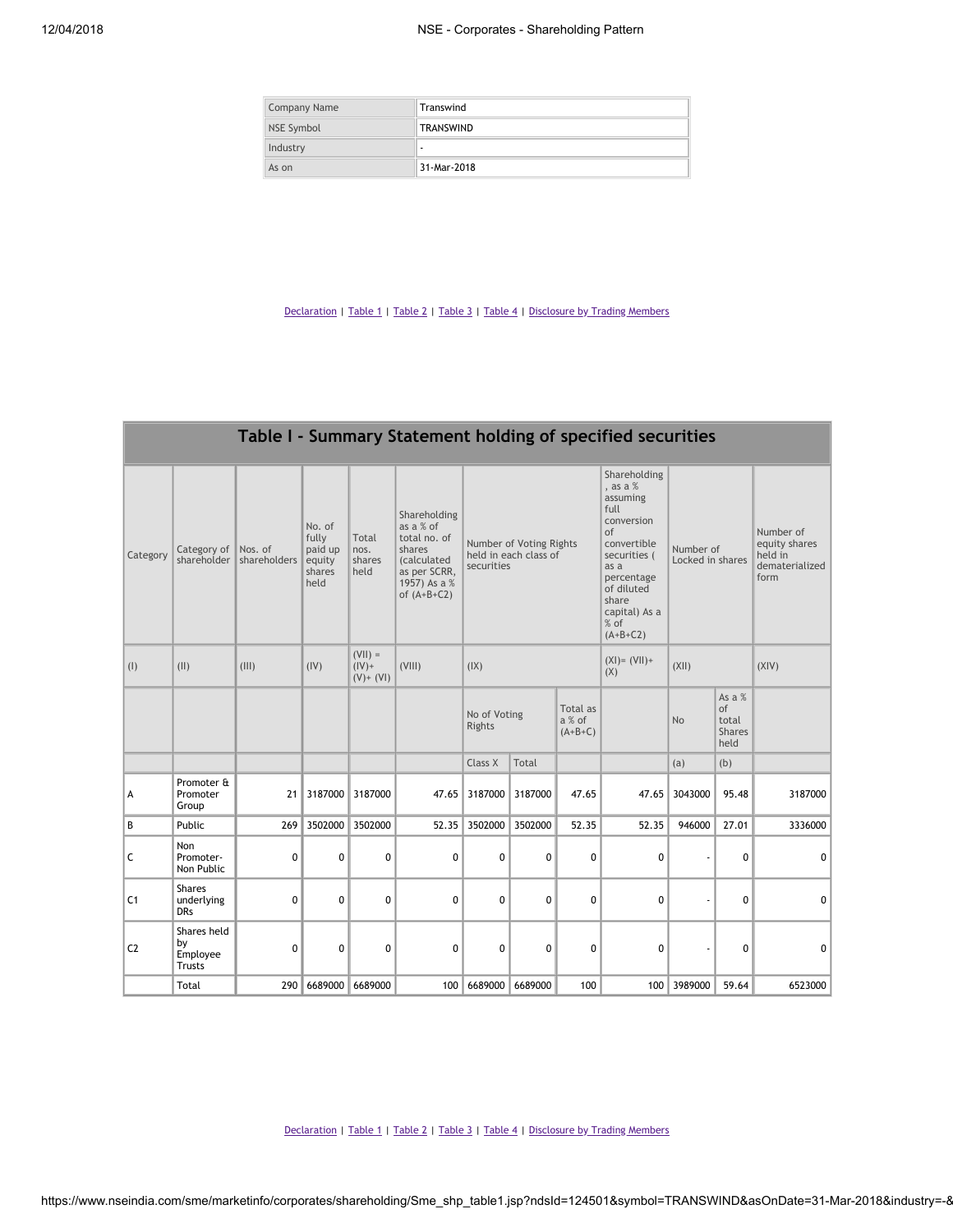Note:

- 1. Shareholding as a % of total no. of shares (calculated as per SCRR, 1957) (Column VIII) is calculated as % of (A+B+C2)).
- 2. Number of Voting Rights (Total as a % of Total Voting rights) (Column IX) is calculated as % of Total Share Capital (A+B+C)).
- 3. Number of Locked in shares (As a % of total Shares held) (Column XII) is calculated as % of Total shares held. (Kindly note that this formula is applicable w.e.f. Apr 1, 2016; previously it was calculated as % of Total Share Capital (A+B+C)).
- 4. Number of Shares pledged or otherwise encumbered (As a % of total Shares held) (Column XIII) is calculated as % of Total nos. shares held.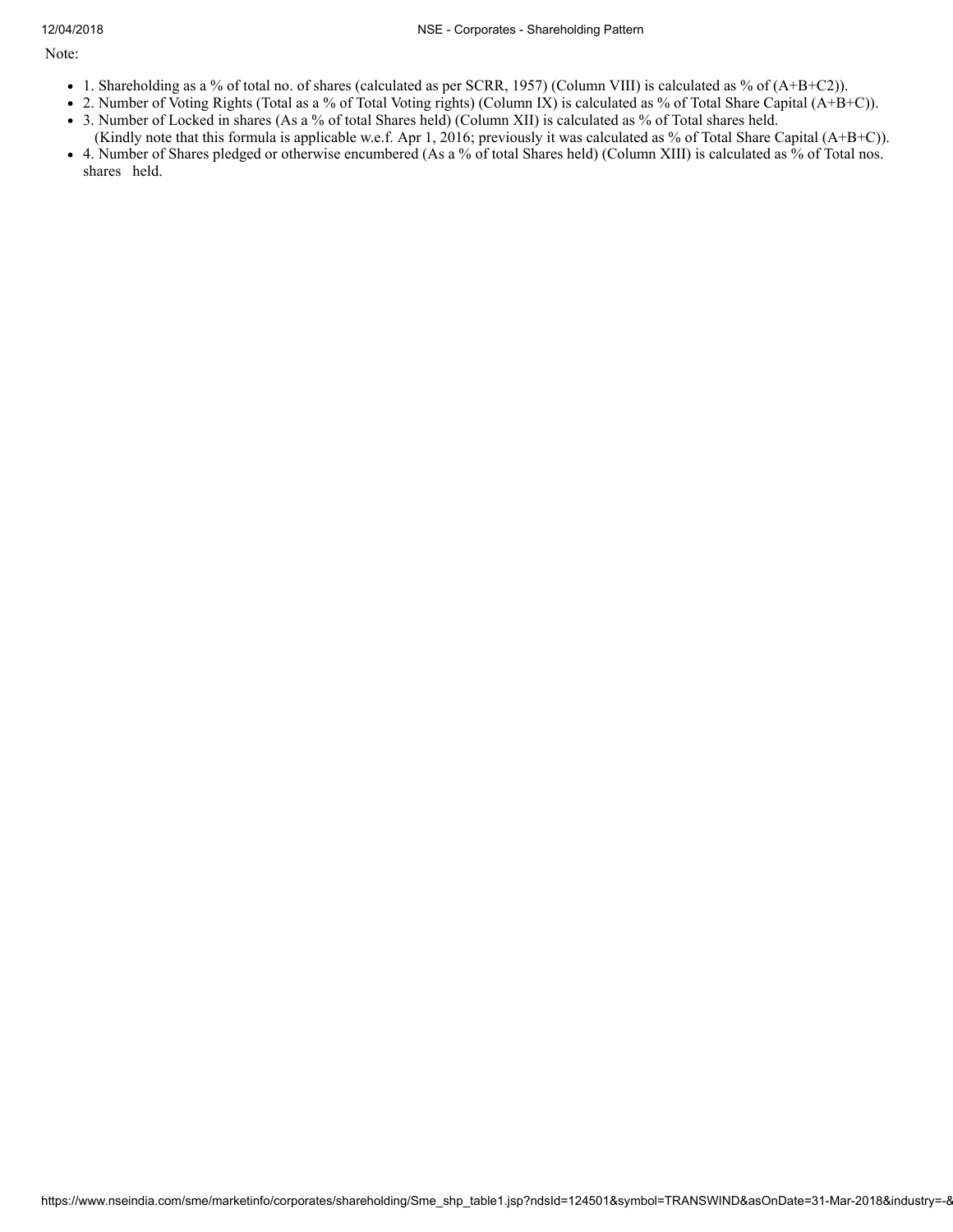| Company Name | Transwind        |
|--------------|------------------|
| NSE Symbol   | <b>TRANSWIND</b> |
| Industry     | $\blacksquare$   |
| As on        | 31-Mar-2018      |

### Table III - Statement showing shareholding pattern of the Public shareholder Category Category and name of shareholder Nos. of shareholders No. of fully paid up equity shares held Total nos. shares held Shareholding as a % of total no. of shares (calculated as per SCRR, 1957) As a % of (A+B+C2) Number of Voting Rights held in each class of securities Shareholding , as a % assuming full conversion of convertible securities ( as a percentage of diluted share capital) As a % of (A+B+C2) Number of Locked in shares Number of equity shares held in dematerialized form (I)  $(|\text{III}|)$   $(|\text{V}|)$  $(VII) =$  $(IV)^+$  $(V)$  +  $(VI)$  $(VIII)$   $(|X|)$ (XI)= (VII)+ (X)  $(XII)$   $(XIV)$ No of Voting Rights Total as a % of  $(A+B+C)$ No As a % of total Shares held Class X  $\begin{array}{|c|c|c|c|c|c|}\n\hline\n\end{array}$  (a) (b) 1 Institutions 0 0 0 0 0 0 0 0 0 0 0 a Mutual Funds/ 0 0 0 0 0 0 0 0 0 0 0 b Venture Capital Funds 0 0 0 0 0 0 0 0 0 0 0 c Alternate Investment Funds 0 0 0 0 0 0 0 0 0 0 0 d Foreign Venture Capital Investors 0 0 0 0 0 0 0 0 0 0 0 e Foreign Portfolio Investors 0 0 0 0 0 0 0 0 0 0 0 f Financial Institutions/ Banks 0 0 0 0 0 0 0 0 0 0 0 g Insurance Companies 0 0 0 0 0 0 0 0 0 0 0 h Provident Funds/ Pension Funds 0 0 0 0 0 0 0 0 0 0 0 i Any Other (specify) 0 0 0 0 0 0 0 0 0 0 0 Sub-Total (B)(1) 0 0 0 0 0 0 0 0 0 0 0 2 Central Government/ State Government(s)/ President of India 0 0 0 0 0 0 0 0 0 0 Sub-Total (B)(2) 0 0 0 0 0 0 0 0 0 0 0 3 Non-institutions 0 0 0 0 0 0 0 0 0 0 0 a Individuals - 219 1434114 1434114 21.44 1434114 1434114 21.44 21.44 166000 11.58 1268114 i Individual shareholders holding nominal share capital up to Rs. 2 lakhs. 214 1214114 1214114 18.15 1214114 1214114 18.15 18.15 166000 13.67 1048114 ii Individual shareholders holding nominal share capital in excess of Rs. 2 lakhs. 5 220000 220000 3.29 220000 220000 3.29 3.29 0 0 220000 NITIN PARIKH 0 72000 72000 1.08 72000 72000 1.08 1.08 0 0 72000

https://www.nseindia.com/sme/marketinfo/corporates/shareholding/Sme\_shp\_table3.jsp?ndsId=124501&symbol=TRANSWIND&asOnDate=31-Mar-2018&industry=-&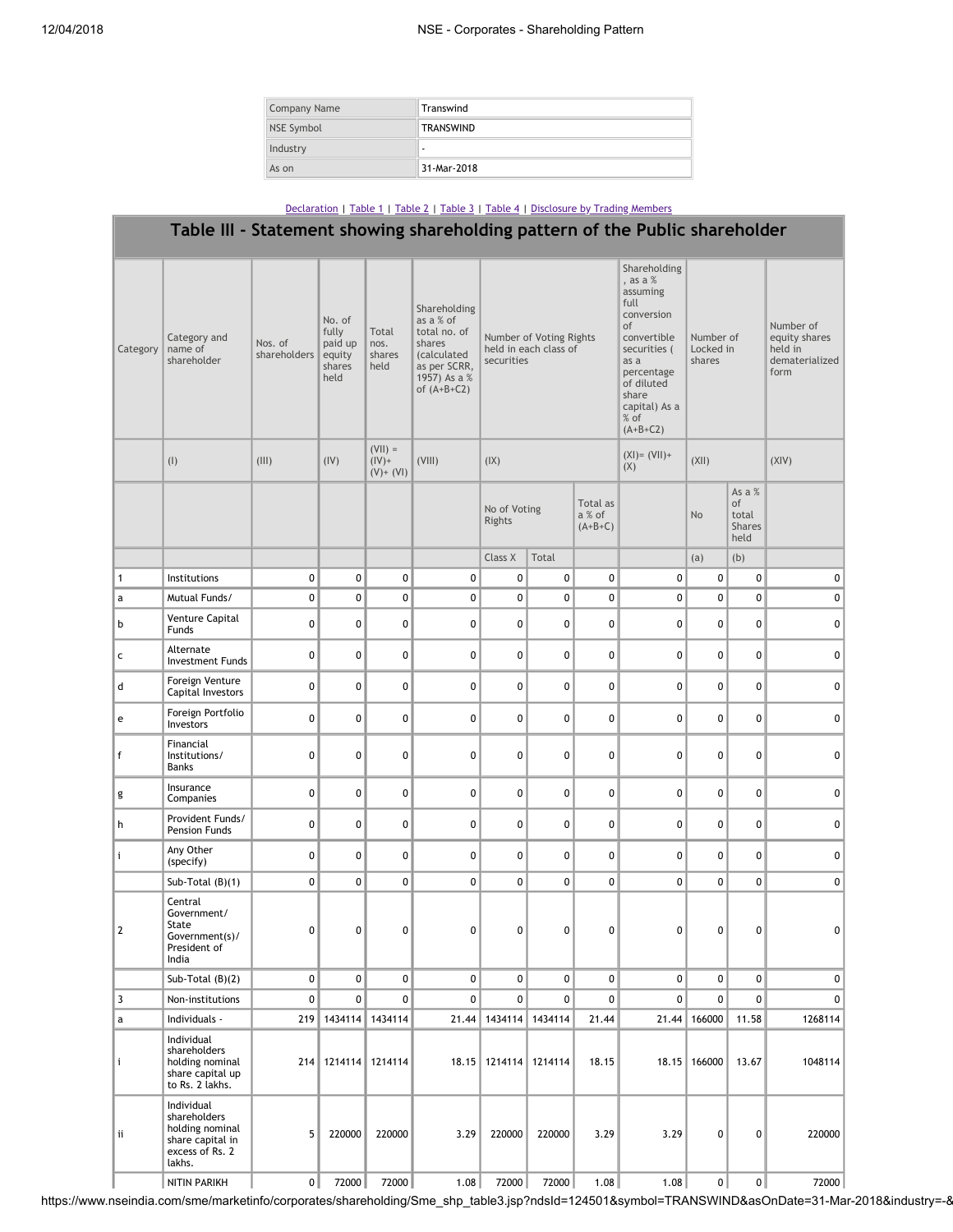## 12/04/2018 NSE - Corporates - Shareholding Pattern

| $\mathbf b$  | NBFCs registered<br>with RBI                                                     | $\Omega$    | 0            | $\Omega$ | $\mathbf{0}$   | $\Omega$ | 0       | $\mathbf{0}$ | $\Omega$ | $\mathbf{0}$ | $\Omega$ | $\Omega$       |
|--------------|----------------------------------------------------------------------------------|-------------|--------------|----------|----------------|----------|---------|--------------|----------|--------------|----------|----------------|
| $\mathsf{C}$ | <b>Employee Trusts</b>                                                           | $\mathbf 0$ | 0            | $\Omega$ | $\Omega$       | $\Omega$ | 0       | $\mathbf{0}$ | $\Omega$ | $\Omega$     | $\Omega$ | 0 <sup>1</sup> |
| d            | Overseas<br>Depositories<br>(holding DRs)<br>(balancing<br>figure)               | $\mathbf 0$ | $\mathbf{0}$ | $\Omega$ | $\mathbf{0}$   | $\Omega$ | 0       | $\mathbf{0}$ | $\Omega$ | 0            | $\Omega$ | $\Omega$       |
| e            | Any Other<br>(specify)                                                           | 50          | 2067886      | 2067886  | 30.91          | 2067886  | 2067886 | 30.91        | 30.91    | 780000       | 37.72    | 2067886        |
|              | <b>HUF</b>                                                                       | 28          | 276000       | 276000   | 4.13           | 276000   | 276000  | 4.13         | 4.13     | 0            | $\Omega$ | 276000         |
|              | Clearing member                                                                  | 8           | 87836        | 87836    | 1.31           | 87836    | 87836   | 1.31         | 1.31     | $\Omega$     | $\Omega$ | 87836          |
|              | <b>Bodies Corporate</b>                                                          | 14          | 1848050      | 1848050  | 27.63          | 1848050  | 1848050 | 27.63        | 27.63    | 780000       | 42.21    | 1704050        |
|              | <b>BEELINE</b><br><b>BROKING LIMITED</b>                                         | $\Omega$    | 464000       | 464000   | 6.94           | 464000   | 464000  | 6.94         | 6.94     | $\Omega$     | $\Omega$ | 464000         |
|              | SANBHAV<br><b>PROJECTS</b><br>PRIVATE LIMITED                                    | 0           | 468000       | 468000   | $\overline{7}$ | 468000   | 468000  | 7            | 7        | 468000       | 100      | 468000         |
|              | <b>FUTURZ</b><br><b>INFRASTRUCTURE</b><br><b>INDIA PRIVATE</b><br><b>LIMITED</b> | $\mathbf 0$ | 312000       | 312000   | 4.66           | 312000   | 312000  | 4.66         | 4.66     | 312000       | 100      | 312000         |
|              | <b>ARMOUR CAPITAL</b><br>PRIVATE LIMITED                                         | $\mathbf 0$ | 248000       | 248000   | 3.71           | 248000   | 248000  | 3.71         | 3.71     | $\Omega$     | $\Omega$ | 248000         |
|              | Sub-Total $(B)(3)$                                                               | 269         | 3502000      | 3502000  | 52.35          | 3502000  | 3502000 | 52.35        | 52.35    | 946000       | 27.01    | 3336000        |
|              | <b>Total Public</b><br>Shareholding (B)=<br>$(B)(1)+(B)(2)+(B)$<br>(3)           | 269         | 3502000      | 3502000  | 52.35          | 3502000  | 3502000 | 52.35        | 52.35    | 946000       | 27.01    | 3336000        |

|                     | Table IIIA - Details of Unclaimed<br>shares |
|---------------------|---------------------------------------------|
| No. of shareholders | No of Shares held                           |

|             | Table IIIB - Details of the<br>shareholders acting as persons in<br>Concert |              |         |  |  |  |  |  |  |
|-------------|-----------------------------------------------------------------------------|--------------|---------|--|--|--|--|--|--|
| Name of     | Name of                                                                     | No. of       | Holding |  |  |  |  |  |  |
| shareholder | <b>PAC</b>                                                                  | shareholders | %       |  |  |  |  |  |  |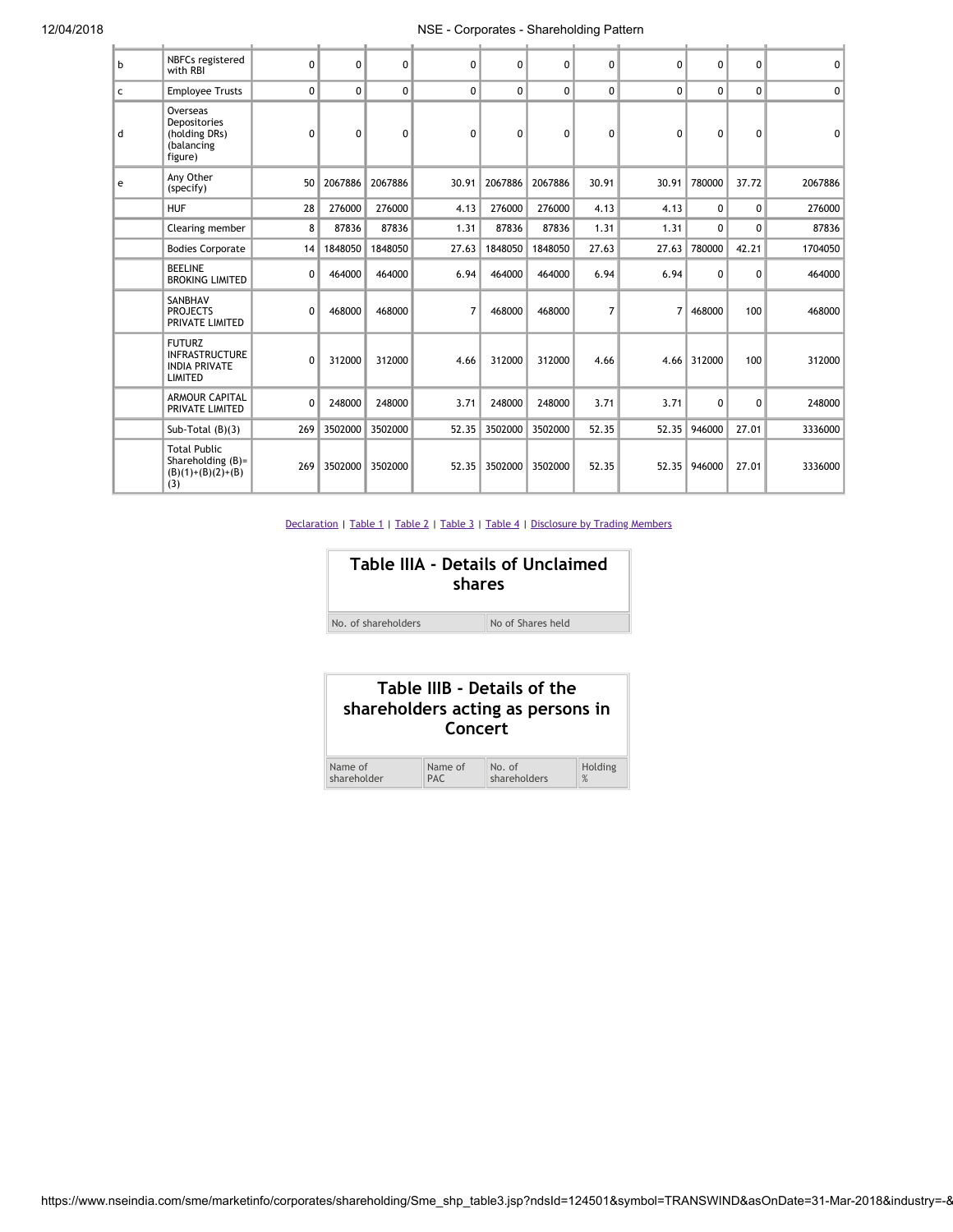| Company Name | Transwind        |
|--------------|------------------|
| NSE Symbol   | <b>TRANSWIND</b> |
| Industry     | ۰                |
| As on        | 31-Mar-2018      |

|          |                                                                                               |                         |                                                     |                                          |                                                                                                       |                                                                |              |          | Table IV - Statement showing shareholding pattern of the Non Promoter- Non Public shareholder |          |                                                                                                                                                     |                                                                 |
|----------|-----------------------------------------------------------------------------------------------|-------------------------|-----------------------------------------------------|------------------------------------------|-------------------------------------------------------------------------------------------------------|----------------------------------------------------------------|--------------|----------|-----------------------------------------------------------------------------------------------|----------|-----------------------------------------------------------------------------------------------------------------------------------------------------|-----------------------------------------------------------------|
| Category | Category and name of<br>shareholder                                                           | Nos. of<br>shareholders | No. of<br>fully paid<br>up equity<br>shares<br>held | Total<br>nos.<br>shares<br>held          | Shareholding as a % of<br>total no. of shares<br>(calculated as per SCRR,<br>1957) As a % of (A+B+C2) | Number of Voting<br>Rights held in each<br>class of securities |              |          |                                                                                               |          | Shareholding, as a % assuming<br>full conversion of convertible<br>securities (as a percentage of<br>diluted share capital) As a % of<br>$(A+B+C2)$ | Number of<br>equity shares<br>held in<br>dematerialized<br>form |
|          | (1)                                                                                           | (III)                   | (IV)                                                | $(VII) =$<br>$(IV) +$<br>$(V)$ +<br>(VI) | (VIII)                                                                                                | (IX)                                                           |              |          |                                                                                               |          | $(XI) = (VII)+(X)$                                                                                                                                  | (XIV)                                                           |
|          |                                                                                               |                         |                                                     |                                          |                                                                                                       | No of<br>Total as<br>Voting<br>a % of<br>Rights<br>$(A+B+C)$   |              |          |                                                                                               |          |                                                                                                                                                     |                                                                 |
|          |                                                                                               |                         |                                                     |                                          |                                                                                                       | Class<br>$\sf X$                                               | Total        |          |                                                                                               |          |                                                                                                                                                     |                                                                 |
|          | Custodian/DR Holder                                                                           | $\Omega$                | $\mathbf{0}$                                        | $\Omega$                                 | 0                                                                                                     | $\Omega$                                                       | $\Omega$     | $\Omega$ | $\Omega$                                                                                      | $\Omega$ |                                                                                                                                                     |                                                                 |
| 2        | Employee Benefit Trust<br>(under SEBI (Share based<br>Employee Benefit)<br>Regulations, 2014) | $\Omega$                | $\Omega$                                            | $\Omega$                                 | $\Omega$                                                                                              | $\Omega$                                                       | $\mathbf{0}$ | $\Omega$ | O                                                                                             |          |                                                                                                                                                     |                                                                 |
|          | Total Non-Promoter- Non<br>Public Shareholding (C)=<br>$(C)(1)+(C)(2)$                        | $\Omega$                | $\mathbf 0$                                         | $\mathbf{0}$                             | 0                                                                                                     | $\Omega$                                                       | $\Omega$     | 0        |                                                                                               | 0        |                                                                                                                                                     |                                                                 |